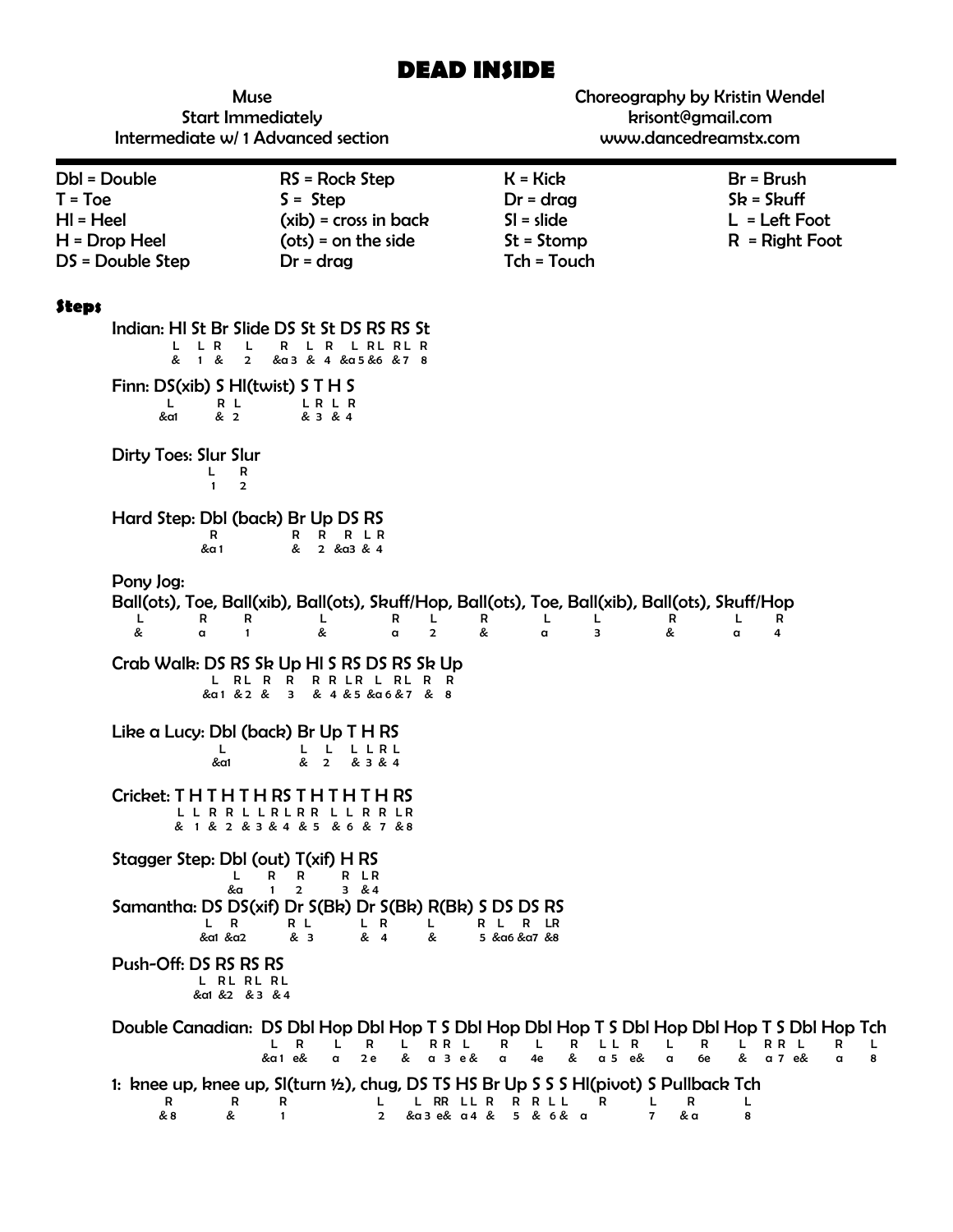2: Dbl push S S push S Jump Tstand Tstand S SDbly Dbly T(xib) T(ots) L L R L R L Tog L R L R L R R L &a 1 2 & 3 4 5 & & a 6 & & a7 & 8 3: R H S S S Pullback Tch Br Up (xif) (ots) St L R L R L R R R R R R R & 1 2 & 3 e&a 4 & 5 &6 &7 &8 Irish Toes: DS Dbl Hop T Hl S Dbl Hop T Hl S RS Dbl Hop Tch S Pullback Tch Chug L R L R L R L R L R L R L R L R L R L R &a 1 e& a 2 e & a3 e & a 4 & 5 e& a 6 & a7 & 8 4: R S(moving forward) S DS Dbl Hop Tch DS DS body roll up LR L R L L R L L R & 1 2 &a 3 e& a 4 &a5 &a6 78 Footsy: T H B Sk Up T H H T Dr S Dr Sl/Chug DS DS Pull S Dbly Dbly S Sk Up L R L R L R R L L L R R R/ L L R L L R R R L R & a 1 e & a 2 e & a 3 & 4 &a 5 e&a 6 e &a 7e & a 8 5: Hop T S Hop T S Hop T S Br Up H S Spin leg twice in back DS H H S S R L L R L L R L L R R R R R R L R L R  $&$  a 1 & a 2 & a 3 e & a 4 Skuffin' Fancy: S Sk Hop S Sk Hop S Sk Hop RS S S Sk Up Slap Tch(b) Sk Up Slap S Tch Sl L R L R L R L R L R <sup>L</sup> R L R L R L L R L R L R & a 1 & a 2 & a 3 & 4 & 5 e & a 6 e & a 7 & 8 Pulley: Dbl Pull S S Pull S Dbl Dbl RS S Sl RS L R R L L L R R R L R R L R &a 1 2 & 3 4 &a 5 e &a 6 7 & 8 6: DS DS(xif) Hop T S Hop T S DS St St RS L R L R L L R L L R R L R &a1 &a2 & a 3 & a 4 &a 5 &6 &7 & 8 Catawba: Dbl H H H H H H Up L R R L L R L L &a 1 & 2 & 3 & 4

Basketball Turn: Push Pivot

#### **Intro**

Stomp out for 2-8 counts, stomping on every other count

#### **Part A**

Indian (G2: turn to face back to DS RS RS) G1: Pivot to face back, then front G2: Pivot to face front, then back, then front 3 quick steps to the left Finn, pull arms in then out, two dirty toes Hard Step, 2 Ponies Crab Walk Like a Lucy **Cricket** Stagger Step, Hl(pivot) S T H DS DS

#### **Part B**

Samantha to circle Push-Off in a circle and to rotate one spot, roll head Samantha across circle Push-Off in a circle and to rotate one spot, roll head

#### **Part C**

G1: Dbl Canadian, stomp walk from beginning for 2-8 counts